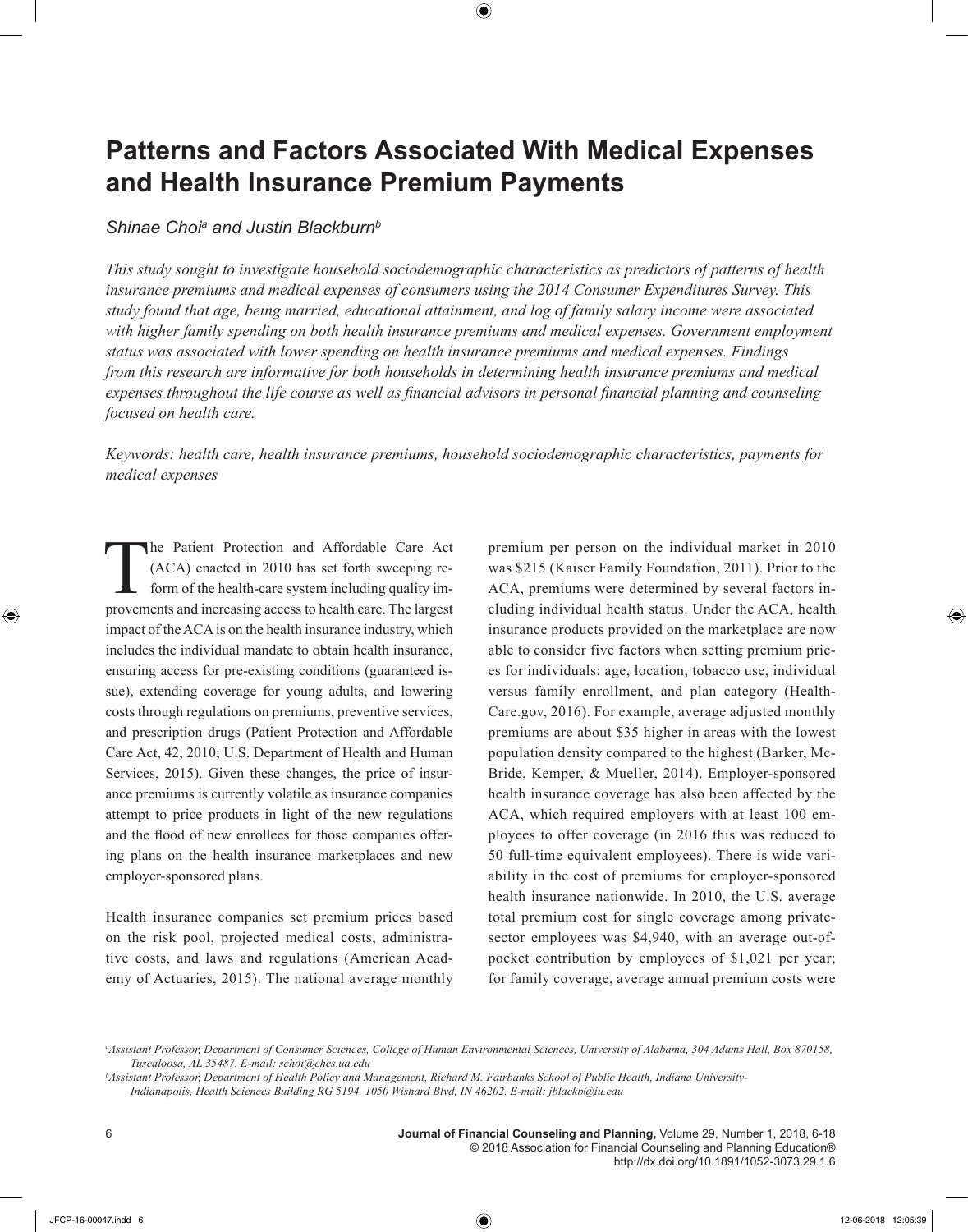\$13,871, with employee contributions of \$3,721 (National Conference of State Legislatures, 2015). Notably, Medicare premiums were not specifically targeted by the ACA.

Out-of-pocket costs for medical expenses vary for families based primarily on health insurance coverage and health status. The national average cost for health services was \$795 per person in 2009; for the non-elderly without insurance the cost was \$862 and for those with insurance it was \$706, while those with poor health it was \$1,663 (Kaiser Family Foundation, 2012). Variation in spending is evident among demographic groups as a function of health status. For example, older adults and females have higher spending per year on average (Kaiser Family Foundation, 2012) and older adult households have higher financial burden (Hong & Kim, 2000). There is also a negative relationship between health and financial stress, particularly when health care costs are increasingly high (Kim, Garman, & Sorhaindo, 2003; O'Neill, Sorhaindo, Xiao, & Garman, 2005). Another component of the ACA is the emphasis on lowering costs of medical care by emphasizing preventive care, more efficient delivery of care, and for older adults expanding prescription drug coverage in under Medicare Part D, and through the state-option to expand Medicaid.

This research was motivated by the often reported but yet incompletely understood relationship of household characteristics and health care and a lack of understanding of factors associated with health care. The overall goal of this research was to improve our understanding of the impacts of household characteristics on medical expenses and health insurance premiums in the U.S. While it is known that older adults spend more on health (Fahle, McGarry, & Skinner, 2016), including regional variations in Medicare claims (Fisher et al., 2003) and out-of-pocket costs (Chen, Norton, Langa, Le, & Epstein, 2014), less is known regarding household spending throughout the lifespan. As policymakers evaluate the ACA or discuss alternatives, understanding gaps in spending for health-related expenditures is paramount. We sought to investigate household sociodemographic characteristics as predictors of patterns of health insurance premiums and medical expenses of consumers using the 2014 Consumer Expenditures Survey.

## **Literature Review**

#### *What Types of Health Insurance Do Americans Have?*

Health insurance in the U.S. has been intertwined with employment since the early accident and health plans were developed in the late 1800s (Scofea, 1994). To prevent inflation during World War II, Congress enacted the Stabilization Act which limited wage increases (Stabilization Act of 1942, 1942). As a result, employers began offering additional compensation through health insurance plans and other benefits. Employer-based insurance peaked in the 1980s, then coverage began declining—by as much as 6.4% points between 1987 and 2004 (Enthoven & Fuchs, 2006). Due to the rising costs of health insurance in the last two decades, the cost of employersponsored insurance has increased by 59% since 2000 (Cutler, 2003; Baicker & Chandra, 2006). Employers shifted some of the increasing costs of health insurance coverage to employees, which resulted in lower take-up during the 1990s and 2000s (Cutler, 2003; Gruber & McKnight, 2003). As of 2014, health insurance coverage is obtained by approximately 49% of the U.S. population through an employer, or approximately 147 million non-elderly people (Kaiser Family Foundation, 2016a). Other primary sources of health insurance coverage are Medicaid (19% of the U.S.), Medicare (13%), and other public insurance (2%) (Kaiser Commission on Medicaid and the Uninsured, 2015; Kaiser Family Foundation, 2016b).

#### *What Drives the Cost of Health Insurance Premiums?*

Market competition and firm consolidation seem to contribute to the cost of non-public insurance premiums. Dafny (2010) first demonstrated the lack of market competition lead to higher premiums, especially in areas with 6–8 or fewer firms. Further work by Dafny, Duggan, and Ramanarayanan (2012) observed that between 1998 and 2006 the merger of Aetna and Prudential resulted in increased premiums by 7%, approximately \$34 billion in additional spending. A recent brief by Holahan (2014) observed that after the first open enrollment in the ACA Marketplace, premiums were lowest in areas of high concentration. Among Medicare beneficiaries, out-of-pocket costs for premiums, copayments, and coinsurance grew from \$3,293 on average annually to \$4,734 from 2000 to 2010, a 44% increase (Kaiser Family Foundation, 2014).

#### *Who Pays More in Medical Expenditures?*

Health care spending in 2014 accounted for 17.5% of the U.S. gross domestic product, a percentage that has risen steadily for over 30 years (Martin, Hartman, Washington, & Catlin, 2017).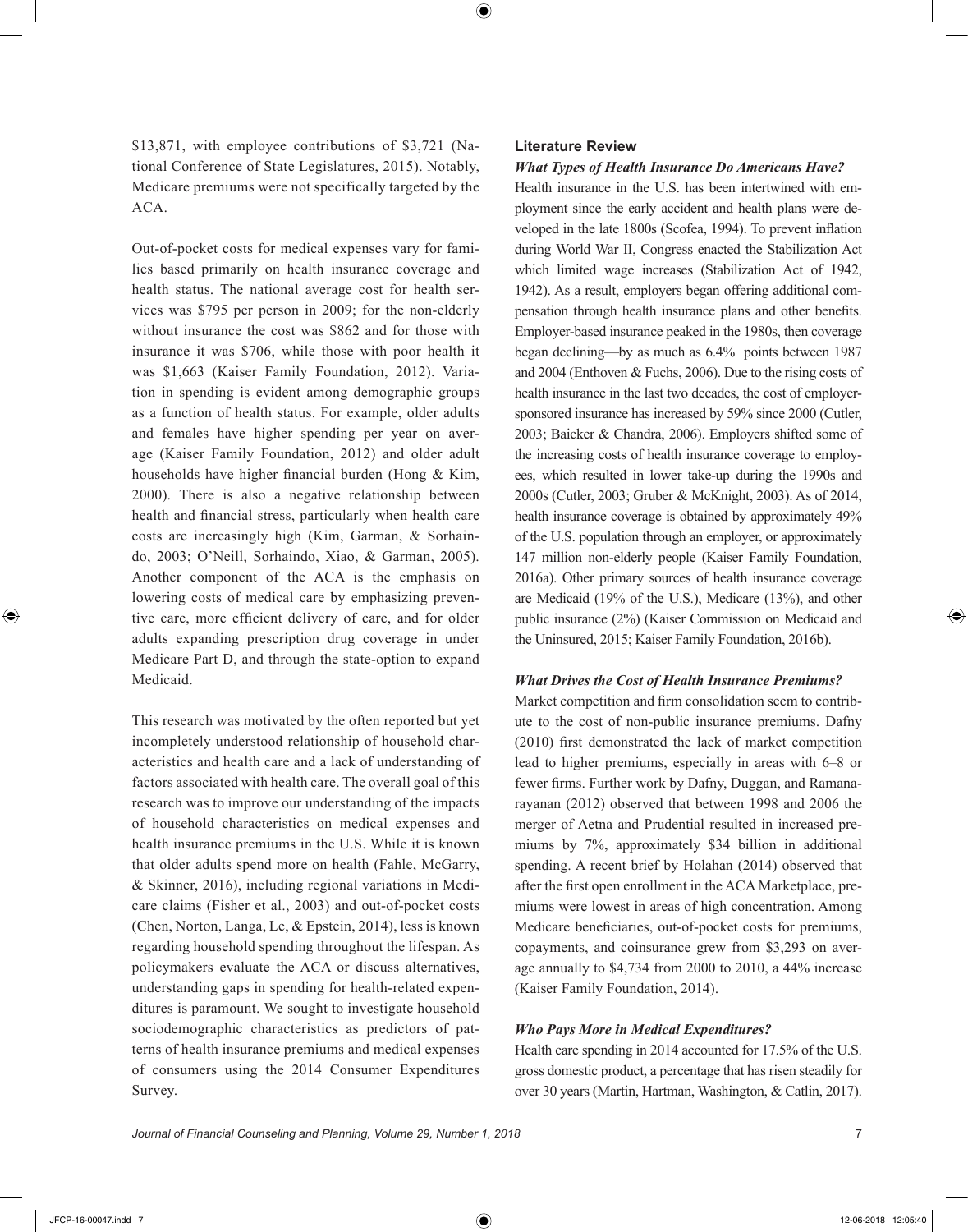Aside from specific health conditions, health expenditure differs by age and gender, and is closely tied to age. In 2010, the average elderly person spent \$18,424 per year, or three times more than the average working-age adult (Lassman, Hartman, Washington, Andrews, & Catlin, 2014). Females accounted for 56% of spending in 2010, \$7,860 per person, which was 25% more per capita than males (Lassman et al., 2014). However, growth in spending is higher among males, which may be in part due to increases in prescription drug use (Lassman et al., 2014). States also vary in per capita health care expenditures. In 2009, the highest was \$9,278 per capita in Massachusetts and the least \$5,031 in Utah (Kaiser Family Foundation, 2016a). Furthermore, the costs of medical procedures vary across geography. For example, Newman, Parente, Barrette, and Kennedy (2016) observed commonly performed procedures such as pregnancy ultrasounds can be as much as three times higher between cities just 60 miles apart.

## *What Drives Spending on Health Care?*

Circulatory system conditions accounted for 17% of personal health spending in 2005 and was the health condition associated with the largest source of growth from 1996 to 2005 (Roehrig, Miller, Lake, & Bryant, 2009). Direct costs of health care for cardiovascular conditions is estimated to be over \$324.1 billion (American Heart Association, 2010). Chronic conditions contributed to an overall rise in out-ofpocket spending from 1996 through 2005 regardless of sex, race/ethnicity, and income and from middle-age onward (Paez, Zhao, & Hwang, 2009). Chronic diseases not only have high direct costs, but can also increase the costs of other complications the disease creates. For example, in 2005 spending on diabetes treatment was \$27.9 billion; however, spending by people with diabetes was \$190.4 billion (Roehrig et al., 2009). The rise of new treatments and expanded definitions of who should be treated have also increased spending on chronic conditions, most notably cholesterol (Roehrig et al., 2009).

#### *Research Questions*

Specifically, we sought to address the following research questions:

RQ 1: What are the patterns of the payments for medical expenses and health insurance premiums of consumers?

RQ 2: Who pays more for medical expenses and health insurance premiums?

RQ 3: What are the roles of sociodemographic factors in predicting the payments for medical expenses and health insurance premiums?

## **Methods**

## *Data and Sample*

This study used the publicly available dataset drawn from the 2014 Consumer Expenditure Survey (CE) for nationally representative of the U.S. civilian population. The CE consists of two surveys, the Quarterly Interview Survey and the Diary Survey, which provide information on the buying habits of American consumers, including data on their expenditures, income, and consumer unit (CU, families, and single consumers) characteristics. The U.S. Census Bureau collected the survey data for the Bureau of Labor Statistics. We mainly used the Interview Survey, which is a rotating panel basis. After each consumer unit has been interviewed in the sample for five consecutive quarters, it is dropped from the survey, and a new address is selected to replace it.

Reference person is the first member mentioned by the respondent when asked to "Start with the name of the person or one of the persons who owns or rents the home." It is with respect to this person that the relationship of the other consumer unit members is determined. A consumer unit comprises either (a) all members of a particular household who are related by blood, marriage, adoption, or other legal arrangements, (b) a person living alone or sharing a household with others or living as a roomer in a private home or lodging house or in permanent living quarters in a hotel or motel, but who is financially independent, or (c) two or more persons living together who use their income to make joint expenditure decisions. Financial independence is determined by the three major expense categories: Housing, food, and other living expenses. To be considered financially independent, at least two of the three major expense categories have to be provided entirely, or in part, by the respondent.

For this study, we used the CE dataset collected between the first quarter of 2014 and the first quarter of 2015. The total number of consumer units during this period is 32,321. We excluded 8,425 cases with missing data on main independent variables, sociodemographic variables (i.e., age, family size, family salary income, gender, number of owned vehicles, marital status, homeownership, educational attainment, race, region, Metropolitan Statistical Area (MSA),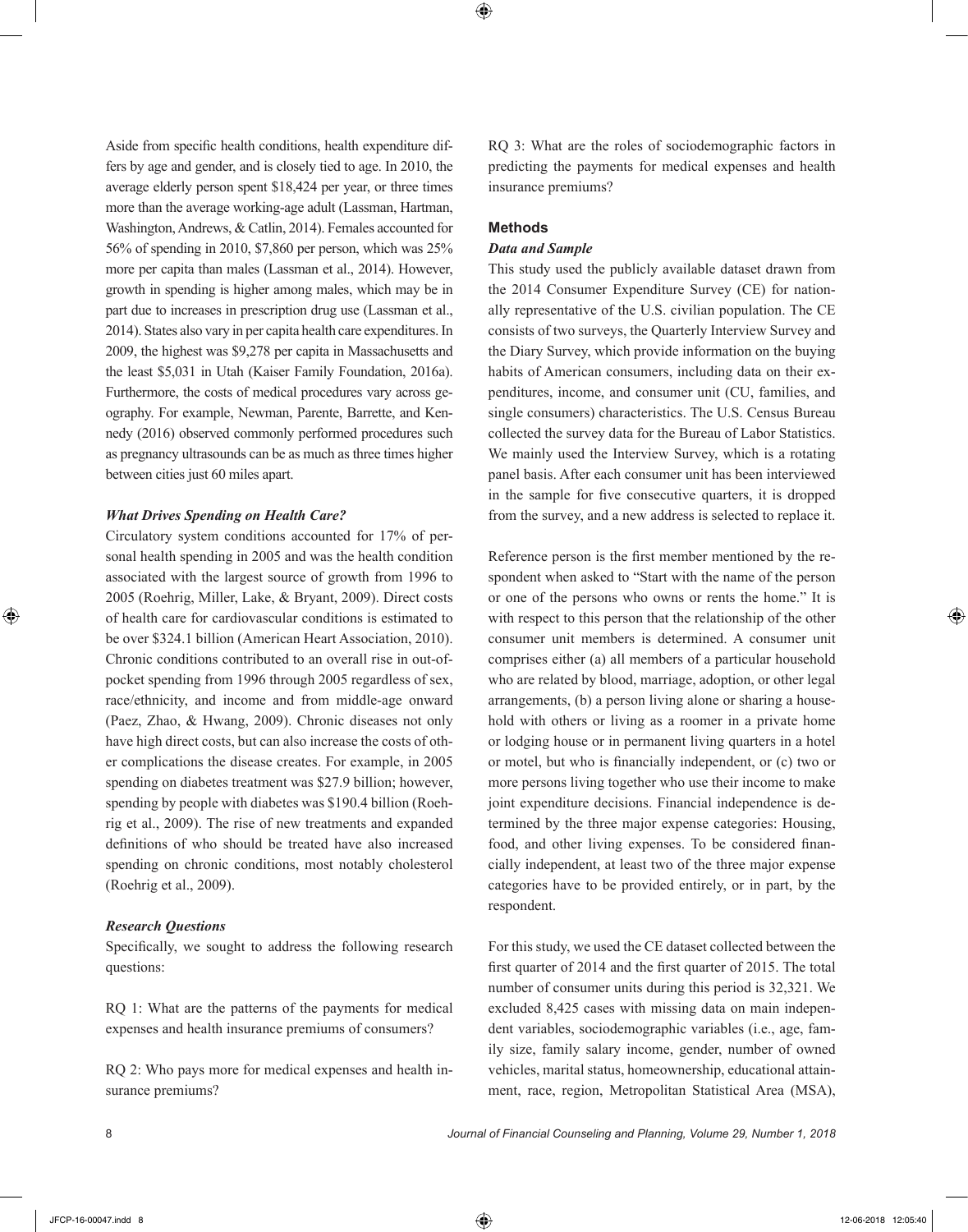having children under 18 years old, and having adults over 64 years old). With these exclusions, 23,896 consumer units are included in this analysis.

A detailed description of the sample is presented in Table 1. Most of the respondents in this study were White (82.8%), married (54.8%), currently working (68.6%), and privately employed individuals (73.7%). The age of the reference person ranged between 16 and 87, with a mean age of 51.5 years old. The sample included slightly more females (51.7%) than males (48.3%). With respect to employment, a mean of weekly work hours was 40.7. The mean of family size was 2.5 persons, 16.2% had children less than 18 years old, and 20.3% had adults over 64 years old in the household. Regarding homeownership, 69.9% owned a home, whereas  $30.1\%$  indicated rented or other arrangement. 87.9% of respondents reside inside a Metropolitan Statistical Area (MSA) and the average of the number of owned vehicles was two. The average of annual family salary income was \$51,832 and the median was \$33,000. Family salary income is the amount of wage and salary income, before deductions, received by all CU members in past 12 months.

#### *Measures*

The dependent variables of this study are the amount paid for health insurance premiums and the amount of payments for medical expenses. The payments for medical expenses include eye care service (i.e., eye examinations, treatment, or surgery, purchase of eye glasses or contact lenses), dental care, hospital care and physicians' services, medical care services (i.e., lab tests or x-rays, care in convalescent, or nursing home), medicine and medical supplies (i.e., hearing aids, prescription drugs, rental/purchase of supportive or convalescent equipment, rental/purchase of medical or surgical equipment for general use), care for invalids, convalescents, handicapped, or elderly persons at home, and adult day care centers.

Our review of literature identified that health insurance spending is generally a function of demographic and socioeconomic characteristics, which we included as independent variables. Demographic characteristics included in the study are age, gender, race, educational attainment, Metropolitan Statistical Area (MSA), region, employment status, weekly work hours, and marital status of reference person. In addition, family size, having children under 18

| Category                    | <b>Percent or Mean (Median)</b> |       |
|-----------------------------|---------------------------------|-------|
| Age                         | 51.5 (52) years old             |       |
| Family size                 | 2.48 persons                    |       |
| Gender                      | Male                            | 48.3% |
|                             | Female                          | 51.7% |
| Marital status              | Married                         | 54.8% |
|                             | Other <sup>a</sup>              | 45.2% |
| Race                        | White                           | 82.8% |
|                             | <b>Black</b>                    | 9.7%  |
|                             | $Other^b$                       | 7.5%  |
| Educational attainment      | Less than high school           | 8.3%  |
|                             | High school                     | 22.9% |
|                             | Some college                    | 30.7% |
|                             | Bachelor's degree               | 23.3% |
|                             | Grad/Prof degree                | 14.7% |
| Metropolitan Statistical    | Yes                             | 87.9% |
| Area                        | No                              | 12.1% |
| Region                      | Northeast                       | 19.2% |
|                             | Midwest                         | 23.2% |
|                             | South                           | 33.4% |
|                             | West                            | 24.2% |
| Employment                  | Privately employed              | 73.7% |
|                             | Government employed             | 17.1% |
|                             | Self employed                   | 9.2%  |
| Weekly work hours           | 40.7 hours                      |       |
| Homeownership and           | Owned with mortgage             | 42.0% |
| mortgage debt status        | Owned without mort-<br>gage     | 27.9% |
|                             | Non-homeowner <sup>c</sup>      | 30.1% |
| Family salary income        | \$51,831.61 (\$33,000)          |       |
| Number of owned<br>vehicles | 1.97 vehicles                   |       |
| Having children under       | Yes                             | 16.2% |
| 18 years old                | No                              | 83.8% |
| Having adults over 64       | Yes                             | 20.3% |
| years old                   | No                              | 79.7% |

| TABLE          | <b>Sample Descriptive Statistics</b> |  |
|----------------|--------------------------------------|--|
| $(N = 23,896)$ |                                      |  |

a Included widowed, divorced, separated, and never married. b Included Asian, Native American, Pacific Islander, and Multirace.

c Included rented, occupied without payment of cash rent, and student housing.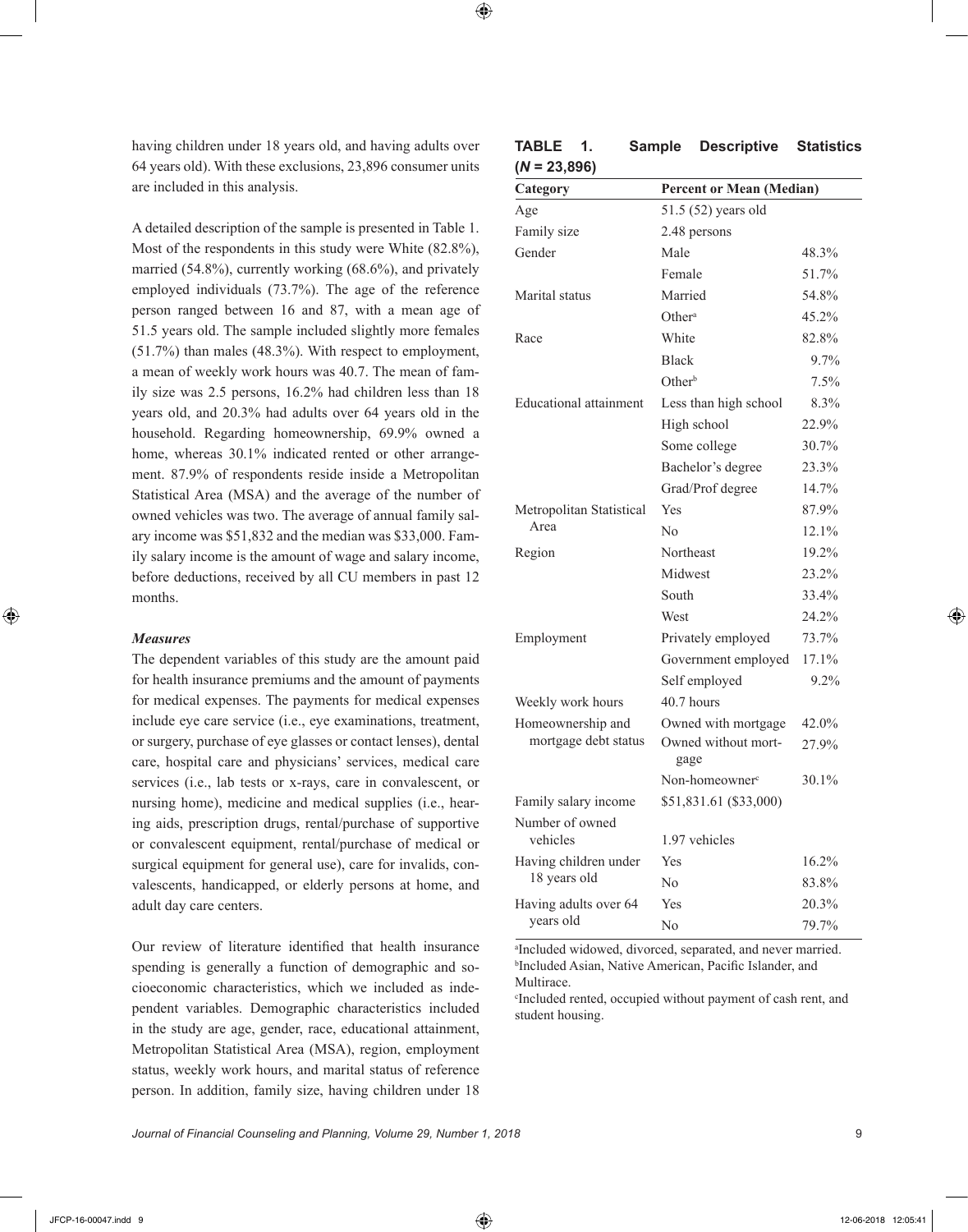years old, and having adults over 64 years old are included. Financial factors included in this study are log of family salary income, homeownership and mortgage debt status, and the number of owned vehicles.

## *Data Analysis*

One-way analysis of variance (ANOVA) using Duncan's post-hoc test was employed to investigate what household characteristics are associated with the amount of health insurance premiums and the payments for medical expenses. Also, *t*-tests were used to evaluate differences in health insurance premiums and medical expenses. Multivariate analysis using Ordinary Least Square (OLS) regression was utilized to test potential effects of household characteristics variables on the amount of the health insurance premiums and the payments for medical expenses.

#### **Results**

## *Patterns of the Payments for Medical Expenses and Health Insurance Premiums*

We were able to analyze total of 18,080 CUs for health insurance premiums and 15,320 CUs for medical expenses due to nonresponse CUs for health care spending (i.e., 24.3% did not report the amount paid for health insurance premiums and 35.9% did not report the payment for medical expenses among 23,896 CUs). The respondents reported that the average quarterly amount paid for health insurance premiums was \$1,002.68 and the median amount was \$709. Also, the respondents reported that the average quarterly amount of the payments for medical expenses was \$523.16 and the median amount was \$200.

The most common types of insurance plan were health maintenance organization (39.2%) and fee for service plan (39.7%) such as traditional fee for service plan or preferred provider option plan. In addition, 13.7% had other special purpose plan such as dental insurance, mental health insurance, vision insurance, and prescription drug insurance. 64.9% of the respondents reported that they obtained the policy on group through place of employment, 24.6% did individually, and 10.5% did group through other organization. Most health insurance premiums were paid through payroll deductions.

One-way ANOVA indicated significant differences between groups in regards to type of insurance plan and whether the policy was obtained on an individual or group basis (see

Table 2). That is, the groups who had health maintenance organization (\$1,005.56) and fee for service plan (\$1,056.30) spent more on health insurance premiums than the groups who had commercial Medicare supplement type (\$817.31). Interestingly, compared with the households who had fee for service plan (\$555.72) or other special purpose plan (\$556.21), the households who had health maintenance organization type (\$469.19) spent less for medical expenses. Additionally, compared with the households who obtained the policy through group or other organizations, households with individual policies spent more on both health insurance premiums and the payments for medical expenses.

Moreover, this study examined the enrollment status of Medicare and Medicaid. 28.2% of the respondents reported that they or any members of their CU were presently enrolled in Medicare or had been enrolled in Medicare. While, only 8.9% reported that they or some people in their CU were enrolled in Medicaid.

# *Who Pays More for Medical Expenses and Health Insurance Premiums?*

One-way ANOVAs and *t*-tests were used to examine the relationship between the amount paid for health insurance premiums and the amount of the payments for medical expenses and household characteristics, revealing significant differences between the groups (see Table 3). The *t*-tests revealed differences in the mean health insurance premiums in terms of gender, Metropolitan Statistical Area (MSA), and marital status. While, *t*-tests revealed differences in the mean of medical expenses in regards to marital status only. Specifically, married respondents spent more on health insurance premiums and medical expenses. Also, the residents inside of MSA spent more on health insurance premiums but there was no significant difference in the payments for medical expenses.

In addition, one-way ANOVAs indicated significant differences between groups in regards to region, race, employers, homeownership and mortgage debt status, and educational attainment with a post-hoc analysis using Duncan's procedure. In particular, Midwestern residents spent less on health insurance premiums payments while Northeastern residents spent less on payments for medical expenses. With regards to race, Blacks spent less and Whites spent more on health insurance premiums and medical expenses. In terms of employment, government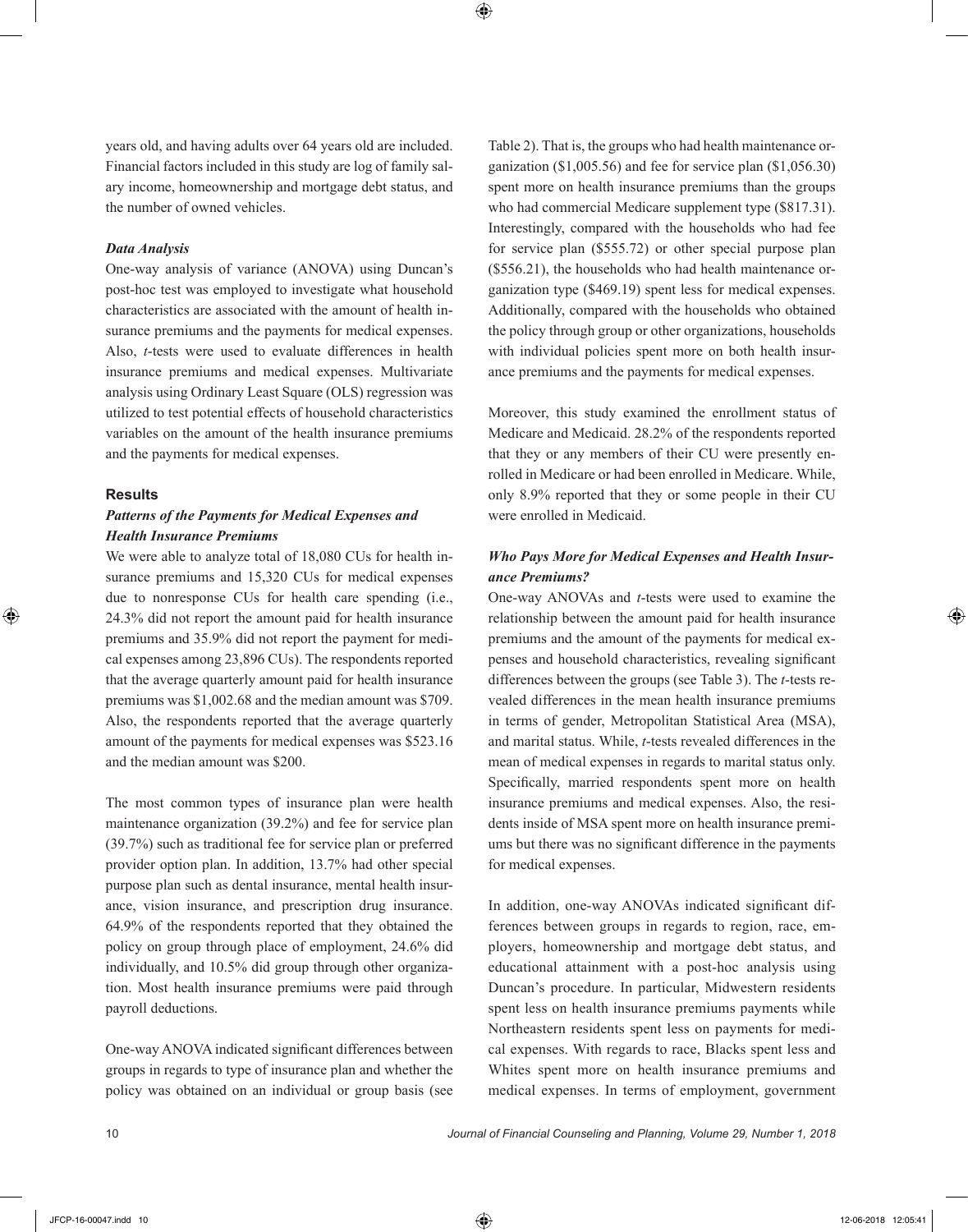| <b>Variables</b>                                          | Percent or<br>Mean (Median)             |                    |
|-----------------------------------------------------------|-----------------------------------------|--------------------|
| Medical expenses ( $n = 15,320$ )                         |                                         |                    |
| Amount of the payments for medical expenses (per quarter) |                                         | \$523.16 (\$200)   |
| Health insurance premiums ( $n = 18,080$ )                |                                         |                    |
| Amount paid for health insurance premiums (per quarter)   |                                         | \$1,002.68 (\$709) |
| Type of insurance plan                                    | Health maintenance organization         | 39.2%              |
|                                                           | Fee for service plan                    | 39.7%              |
|                                                           | Commercial Medicare supplement          | 7.4%               |
|                                                           | Other special purpose plan <sup>*</sup> | 13.7%              |
| Special purpose insurance plan <sup>*</sup>               | Dental insurance                        | 5.8%               |
|                                                           | Vision insurance                        | 2.8%               |
|                                                           | Prescription drug insurance             | 1.1%               |
|                                                           | Mental health insurance                 | 4.0%               |
|                                                           | N/A                                     | 86.3%              |
| Policy was obtained on an individual or group             | Individually obtained                   | 24.6%              |
| basis                                                     | Group through place of employment       | 64.9%              |
|                                                           | Group through other organization        | 10.5%              |
| The premiums paid through payroll deduction               | Yes                                     | 49.1%              |
|                                                           | No                                      | 28.3%              |
|                                                           | N/A                                     | 22.6%              |
| Medicare and Medicaid enrollment ( $N = 23,896$ )         |                                         |                    |
| Medicare enrollment                                       | Yes                                     | 28.2%              |
|                                                           | N <sub>0</sub>                          | 7.1%               |
|                                                           | N/A                                     | 64.7%              |
| Medicaid enrollment                                       | Yes                                     | 8.9%               |
|                                                           | N <sub>0</sub>                          | 26.8%              |
|                                                           | N/A                                     | 64.3%              |

## **TABLE 2. Patterns of Health Insurance Premiums and Medical Expenses**

employees spent less and the self-employed spent more on both health insurance premiums and payments for medical expenses. In addition to employment, homeownership and educational attainment were associated with both health insurance premiums and payments for medical expenses. Compared with other groups, homeowners and higher educational attainment respondents spent more on both health insurance premiums and payments for medical expenses.

# *Factors Associated With Medical Expenses and Health Insurance Premiums*

Using OLS regression analyses, we examined demographic and financial factors associated with health insurance premiums and the payments for medical expenses.

The analyses revealed that the proposed model provided a satisfactory fit to the data (see Table 4). The *F*-test indicated that the combined effects of the independent variables were related significantly to the amount of health insurance premiums and the payments for medical expenses at the 0.1% level or better. The results indicated that age, being married, educational attainment, and log of family salary income were positively associated with the amount paid for both health insurance premiums and medical expenses. Family size was only positively associated with the amount paid for health insurance premiums, while homeownership without mortgage and the number of owned vehicles were only positively associated with the amount paid for medical expenses.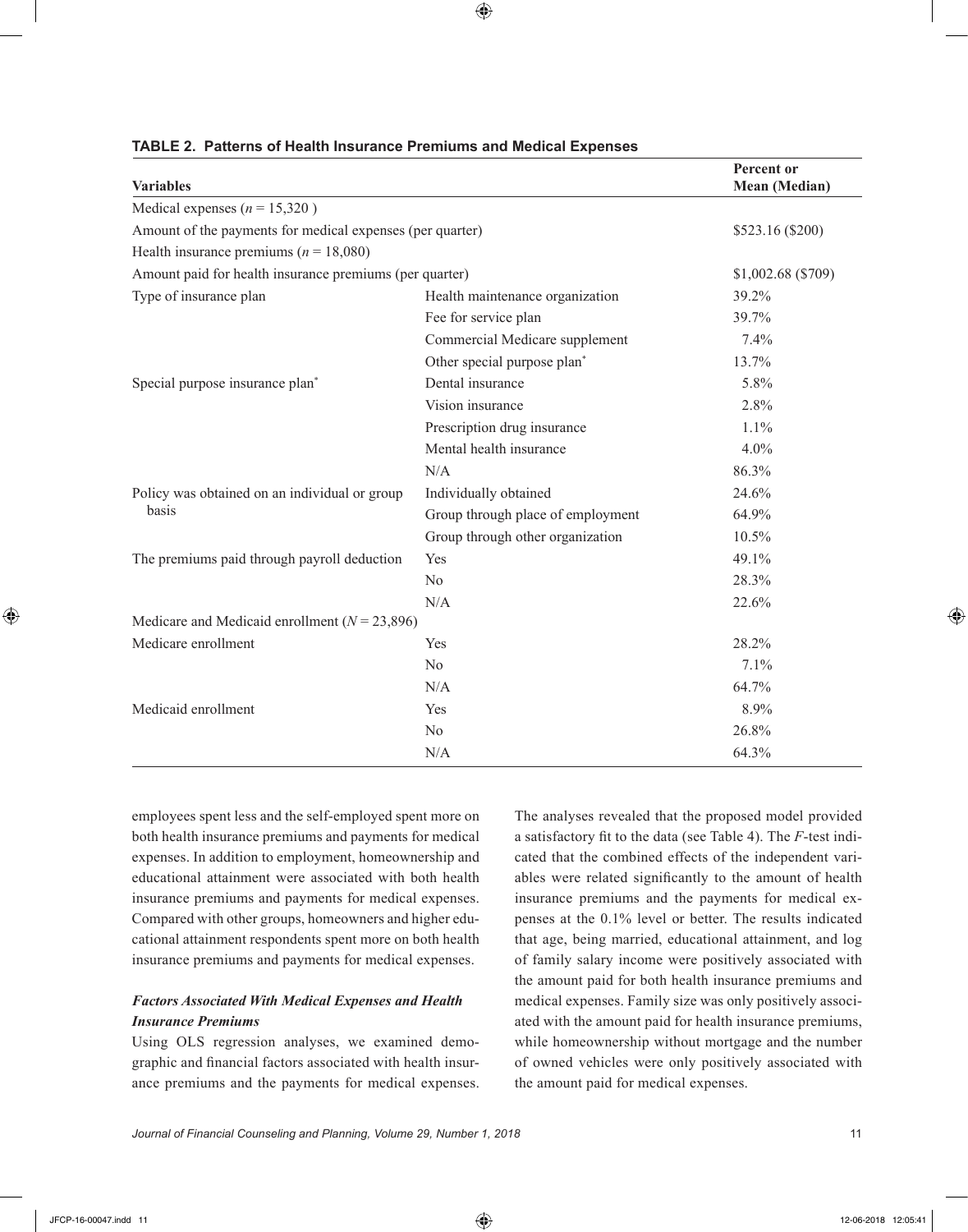| TABLE 3.<br>Variables    | The t-test and One-Way ANOVA Results Regarding Health Insurance Premiums and Payments for Medical Expenses |                  | Health Insurance Premiums $(n = 18,080)$ |        |            |                  | Payments for Medical Expenses $(n =$ |        | 15,320)     |
|--------------------------|------------------------------------------------------------------------------------------------------------|------------------|------------------------------------------|--------|------------|------------------|--------------------------------------|--------|-------------|
|                          |                                                                                                            | $\boldsymbol{M}$ |                                          |        |            |                  |                                      |        |             |
| t-test                   |                                                                                                            |                  | S <sub>D</sub>                           |        | ⊾          | $\boldsymbol{M}$ | $\mathcal{S}$                        |        |             |
| Gender                   | Male                                                                                                       | 1022.59          | 1165.86                                  |        | $2.243*$   | 538.28           | 1181.39                              |        | 1.485       |
|                          | Female                                                                                                     | 983.96           | 1148.31                                  |        |            | 510.19           | 1150.11                              |        |             |
| Marital status           | Married                                                                                                    | 1216.72          | 1294.30                                  |        | 30.454 *** | 622.94           | 1285.48                              |        | $13.246***$ |
|                          | Other <sup>a</sup>                                                                                         | 697.50           | 836.83                                   |        |            | 369.21           | 927.96                               |        |             |
| Metropolitan Statistical | Yes                                                                                                        | 1021.52          | 1177.84                                  |        |            | 519.38           | 1091.97                              |        |             |
| Area                     | $\overline{a}$                                                                                             | 867.53           | 984.26                                   |        | 5.870***   | 550.93           | 1600.98                              |        | $-0.819$    |
| One-way ANOVA            |                                                                                                            | $\boldsymbol{M}$ | S <sub>D</sub>                           | Duncan | Ŀ,         | $\mathbb{N}$     | S <sub>D</sub>                       | Duncan | Ŀ,          |
| Region                   | Northeast                                                                                                  | 1103.13          | 1375.07                                  |        | 5.305 ***  | 480.50           | 1077.54                              |        | 4.958**     |
|                          | Midwest                                                                                                    | 943.09           | 1021.06                                  |        |            | 543.40           | 131.34                               | ≏      |             |
|                          | South                                                                                                      | 968.62           | 1069.20                                  | ದ      |            | 490.71           | 1031.62                              | ದ      |             |
|                          | West                                                                                                       | 1039.67          | 1224.72                                  |        |            | 566.82           | 1284.73                              | ≏      |             |
| Race                     | White                                                                                                      | 1023.50          | 1173.68                                  | ≏      | 29.829***  | 547.52           | 1204.45                              |        | 24.382 ***  |
|                          | Black                                                                                                      | 797.96           | 986.68                                   | ದ      |            | 308.89           | 745.18                               | ದ      |             |
|                          | $\mathrm{Other}^\mathrm{b}$                                                                                | 1032.40          | 1142.56                                  | ء      |            | 449.11           | 988.12                               | ≏      |             |
| Employment               | Privately employed                                                                                         | 992.06           | 1165.23                                  | ≏      | 27.632***  | 494.12           | 1010.75                              | ≏      | 97.236***   |
|                          | Government employed                                                                                        | 876.25           | 916.23                                   | ದ      |            | 413.56           | 704.73                               | ದ      |             |
|                          | Self-employed                                                                                              | 1453.43          | 595.67                                   | ပ      |            | 700.59           | .260.48                              | ပ      |             |
| Homeownership and mort-  | Owned with mortgage                                                                                        | 1104.87          | 1208.51                                  | ల      | 110.390*** | 549.38           | 1054.84                              | ≏      | 61.858***   |
| gage debt status         | Owned without                                                                                              | 1023.41          | 1168.13                                  | ء      |            | 619.33           | 1485.19                              |        |             |
|                          | mortgage                                                                                                   |                  |                                          |        |            |                  |                                      |        |             |
|                          | Non-homeowner <sup>c</sup>                                                                                 | 791.30           | 1010.57                                  |        |            | 339.78           | 806.70                               | ದ      |             |
| Educational attainment   | Less than high school                                                                                      | 827.59           | 965.81                                   | ದ      | 37.858***  | 375.57           | 923.34                               | ದ      | $12.137***$ |
|                          | High school                                                                                                | 906.32           | 1046.16                                  | ≏      |            | 453.34           | 934.53                               | ے      |             |
|                          | Some college                                                                                               | 964.96           | 1079.85                                  | ≏      |            | 524.46           | 306.68                               | ပ      |             |
|                          | Bachelor's degree                                                                                          | 1069.98          | 1240.26                                  | ల      |            | 577.11           | 1254.81                              | ರ      |             |
|                          | Grad/Prof degree                                                                                           | 1187.42          | 1348.83                                  | ヮ      |            | 599.43           | 1111.69                              | ರ      |             |
|                          |                                                                                                            |                  |                                          |        |            |                  |                                      |        | (Continued) |

| l<br>ĺ                   |
|--------------------------|
|                          |
| İ                        |
|                          |
| $\overline{\phantom{a}}$ |
|                          |
|                          |
|                          |
| l                        |
|                          |
|                          |
| <b>CONSTRUCTION</b>      |
|                          |
|                          |
| ı                        |
|                          |
| )<br>;<br>;              |
|                          |
|                          |
|                          |
|                          |
|                          |
| ת<br>נוני                |
|                          |
|                          |
|                          |
| $\frac{1}{2}$            |
|                          |
|                          |
|                          |
|                          |
|                          |
| A Vel                    |
|                          |
| Ì                        |
|                          |
|                          |
|                          |
|                          |
|                          |
|                          |
|                          |
|                          |
| ĺ<br>I                   |
|                          |
|                          |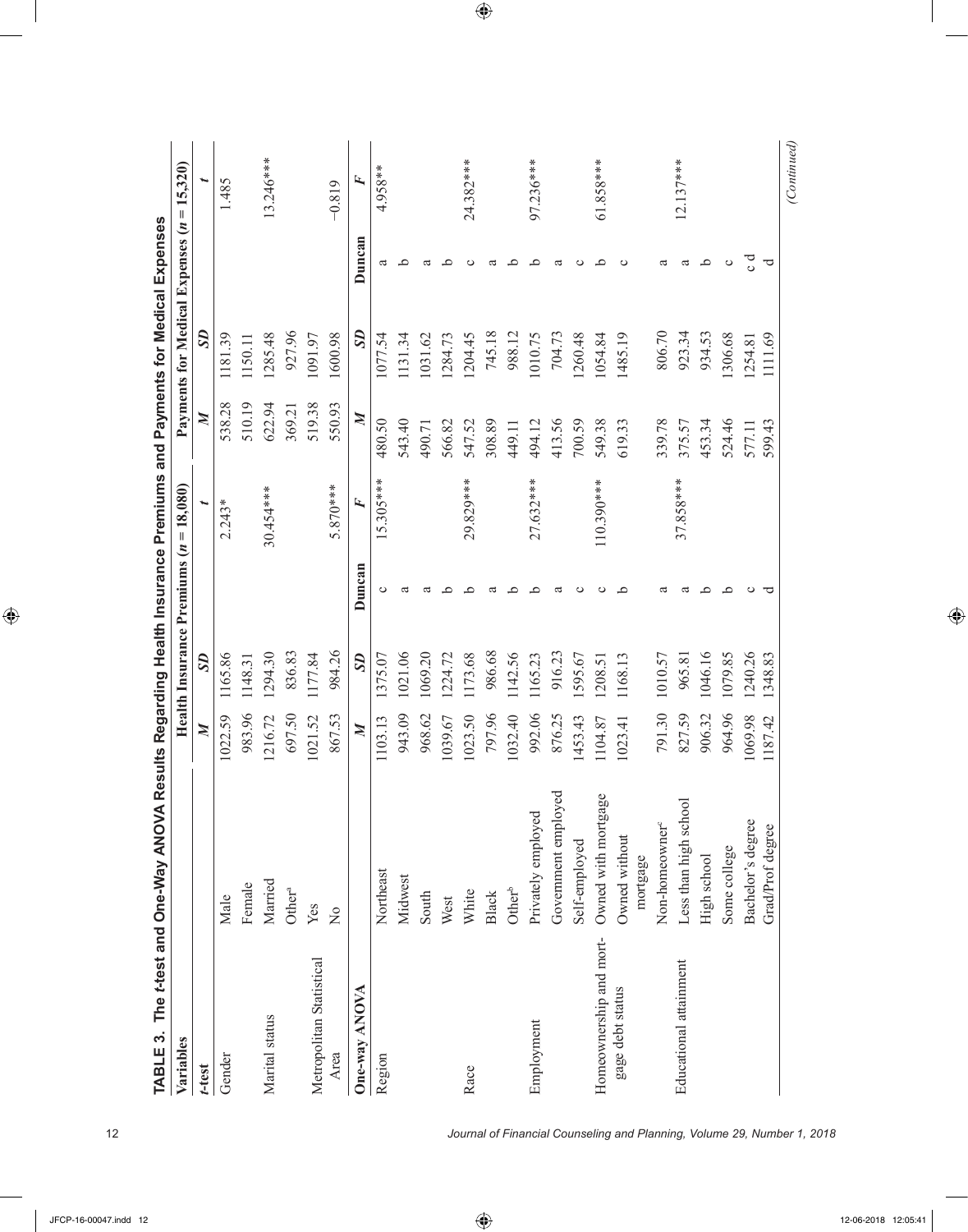| Variables<br>ued)                               |                                                                                |                  |                | Health Insurance Premiums $(n = 18,080)$ |           |             | Payments for Medical Expenses $(n = 15,320)$ |        |            |
|-------------------------------------------------|--------------------------------------------------------------------------------|------------------|----------------|------------------------------------------|-----------|-------------|----------------------------------------------|--------|------------|
| <b>One-way ANOVA</b>                            |                                                                                | $\boldsymbol{M}$ | S <sub>D</sub> | Duncan                                   | Ŀ,        | $\mathbb N$ | S <sub>D</sub>                               | Duncan | Ŀ,         |
| Type of insurance plan                          | Health maintenance orga-<br>nization                                           | 1005.56          | 1233.47        | o q                                      | 19.438*** | 469.19      | 1191.05                                      | ದ      | $6.078***$ |
|                                                 | Fee for service plan                                                           | 1056.30          | 1203.48        |                                          |           | 555.72      | 1146.68                                      | ≏      |            |
|                                                 | Commercial Medicare<br>supplement                                              | 817.31           | 839.39         |                                          |           | 526.34      | 1246.01                                      | a b    |            |
|                                                 | Other special purpose plan 948.70                                              |                  | 951.91         |                                          |           | 556.21      | 1097.91                                      |        |            |
| Policy was obtained on an Individually obtained |                                                                                | 1035.03          | 1191.28        |                                          | 4.629**   | 565.80      | 1314.30                                      |        | $4.390*$   |
|                                                 | individual or group basis Group through place of<br>employment                 | 998.40           | 1120.32        |                                          |           | 514.58      | 122.13                                       | a b    |            |
|                                                 | Group through other orga-<br>nization                                          |                  | 926.79 1356.15 | ದ                                        |           | 469.21      | 1019.64                                      | ದ      |            |
| * $p < 0.05$ . ** $p < 0.1$ . *** $p < 0.01$ .  |                                                                                |                  |                |                                          |           |             |                                              |        |            |
|                                                 | aIncluded widowed, divorced, separated, and never married.                     |                  |                |                                          |           |             |                                              |        |            |
|                                                 | <sup>b</sup> Included Asian, Native America, Pacific Islander, and Multi-race. |                  |                |                                          |           |             |                                              |        |            |

| C<br>7<br>ı<br>֧֛֚֓                |            |
|------------------------------------|------------|
|                                    |            |
|                                    |            |
| I                                  |            |
| o<br>3<br>$\overline{\phantom{a}}$ |            |
| A veW-end                          |            |
| TABLE 3. The t-test and On.        |            |
|                                    | <b>iss</b> |

 $\circ$ 

Included rented, occupied without payment of cash rent, and student housing.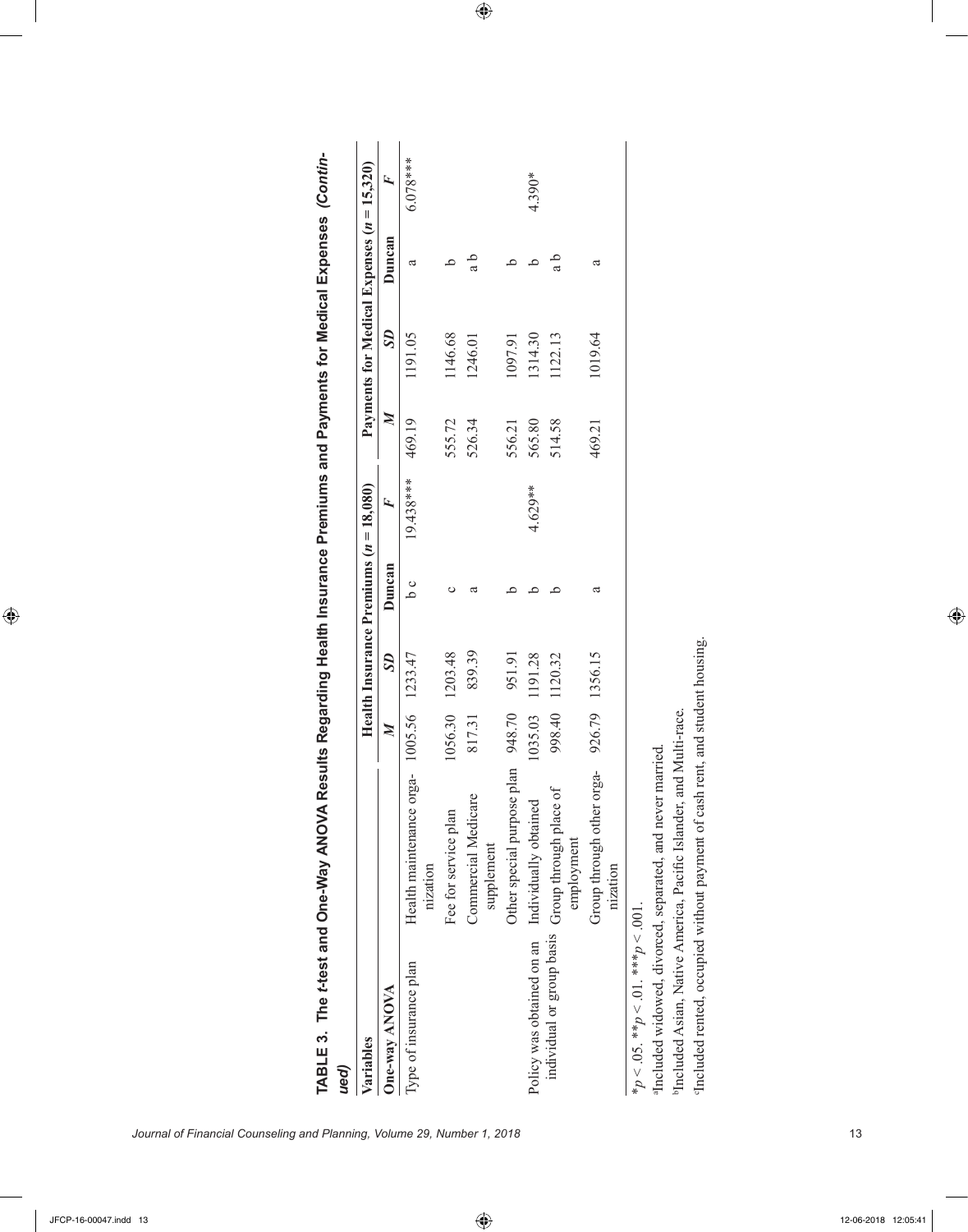|                                                    |               | <b>Health Insurance Premiums</b><br>$(n = 18,080)$ |               | <b>Payments for Medical Expenses</b><br>$(n = 15,320)$ |
|----------------------------------------------------|---------------|----------------------------------------------------|---------------|--------------------------------------------------------|
| <b>Variables</b>                                   | Coefficient   | SE                                                 | Coefficient   | SE                                                     |
| (Constant)                                         | $-651.602***$ | 158.980                                            | $-328.439*$   | 150.249                                                |
| Age                                                | $6.821***$    | 1.117                                              | 4.359***      | 1.061                                                  |
| Family size                                        | 119.782**     | 16.533                                             | 3.133         | 15.915                                                 |
| Married                                            | 266.566***    | 29.210                                             | 152.685***    | 28.155                                                 |
| Male                                               | $-7.166$      | 24.368                                             | $-27.138$     | 23.216                                                 |
| Race (ref. $=$ White)                              |               |                                                    |               |                                                        |
| <b>Black</b>                                       | $-58.134$     | 40.351                                             | $-63.116$     | 42.932                                                 |
| Other <sup>a</sup>                                 | $-34.618$     | 46.245                                             | $-104.317*$   | 44.550                                                 |
| Educational attainment (ref.<br>$=$ < High school) |               |                                                    |               |                                                        |
| High school                                        | 79.207        | 59.837                                             | 94.954        | 61.107                                                 |
| Some college                                       | 39.551        | 58.177                                             | 127.810*      | 59.219                                                 |
| Bachelor's degree                                  | 131.479*      | 59.222                                             | 162.275**     | 60.335                                                 |
| Grad/Prof degree                                   | 216.451***    | 63.072                                             | 195.293**     | 62.834                                                 |
| Region (ref. $=$ West)                             |               |                                                    |               |                                                        |
| Northeast                                          | 35.539        | 37.624                                             | $-112.264***$ | 34.293                                                 |
| Midwest                                            | 8.609         | 34.794                                             | $-63.167$     | 32.669                                                 |
| South                                              | 73.824*       | 32.456                                             | $-16.736$     | 30.719                                                 |
| Homeownership (ref.<br>$=$ Owned with mortgage)    |               |                                                    |               |                                                        |
| Owned without mortgage                             | 26.297        | 32.446                                             | 74.371*       | 29.826                                                 |
| Non-homeowner <sup>b</sup>                         | $-47.243$     | 30.249                                             | $-19.745$     | 29.938                                                 |
| Employment ( $ref.$ = Privately<br>employed)       |               |                                                    |               |                                                        |
| Government employed                                | $-140.804***$ | 31.214                                             | $-72.273*$    | 28.277                                                 |
| Self-employed                                      | 63.027***     | 48.520                                             | 127.758**     | 44.614                                                 |
| Weekly work hours                                  | $-1.651$      | 1.094                                              | 1.265         | 1.014                                                  |
| Log of family salary income                        | 75.105***     | 13.568                                             | 29.162*       | 12.782                                                 |
| Number of owned vehicles                           | 11.050        | 8.866                                              | 25.708***     | 7.987                                                  |
| Having children under 18                           | $-37.197$     | 35.285                                             | .611          | 33.531                                                 |
| Having adults over 64                              | $-149.139***$ | 42.684                                             | $-62.466$     | 38.264                                                 |
| $R^2$ (Adjusted $R^2$ )                            | 0.092(0.089)  |                                                    | 0.035(0.032)  |                                                        |
| F                                                  | 37.994***     |                                                    | $10.887***$   |                                                        |

# **TABLE 4. Multivariate Ordinary Least Squares (OLS) Regression Results on Health Insurance Premiums and Payments for Medical Expenses**

*\*p* < .05. *\*\*p* < .01. *\*\*\*p* < .001.

a Included Asian, Native American, Pacific Islander, and Multirace.

b Included rented, occupied without payment of cash rent, and student housing. ref. = reference category.

Conversely, government employment status was negatively associated with both health insurance premiums and medical expenses. In particular, the findings showed that, compared to private sector employees, the self-employed spent more and government employees spent less on health insurance premium and medical expenses. In addition to employment

status, region was associated with medical expenses, which explains some of the relationship between health insurance premiums and medical expenses. Compared with the households living in the West, the households living in Northeast paid lower medical expenses. Further, having adults over 65 years or older in the household was negatively associated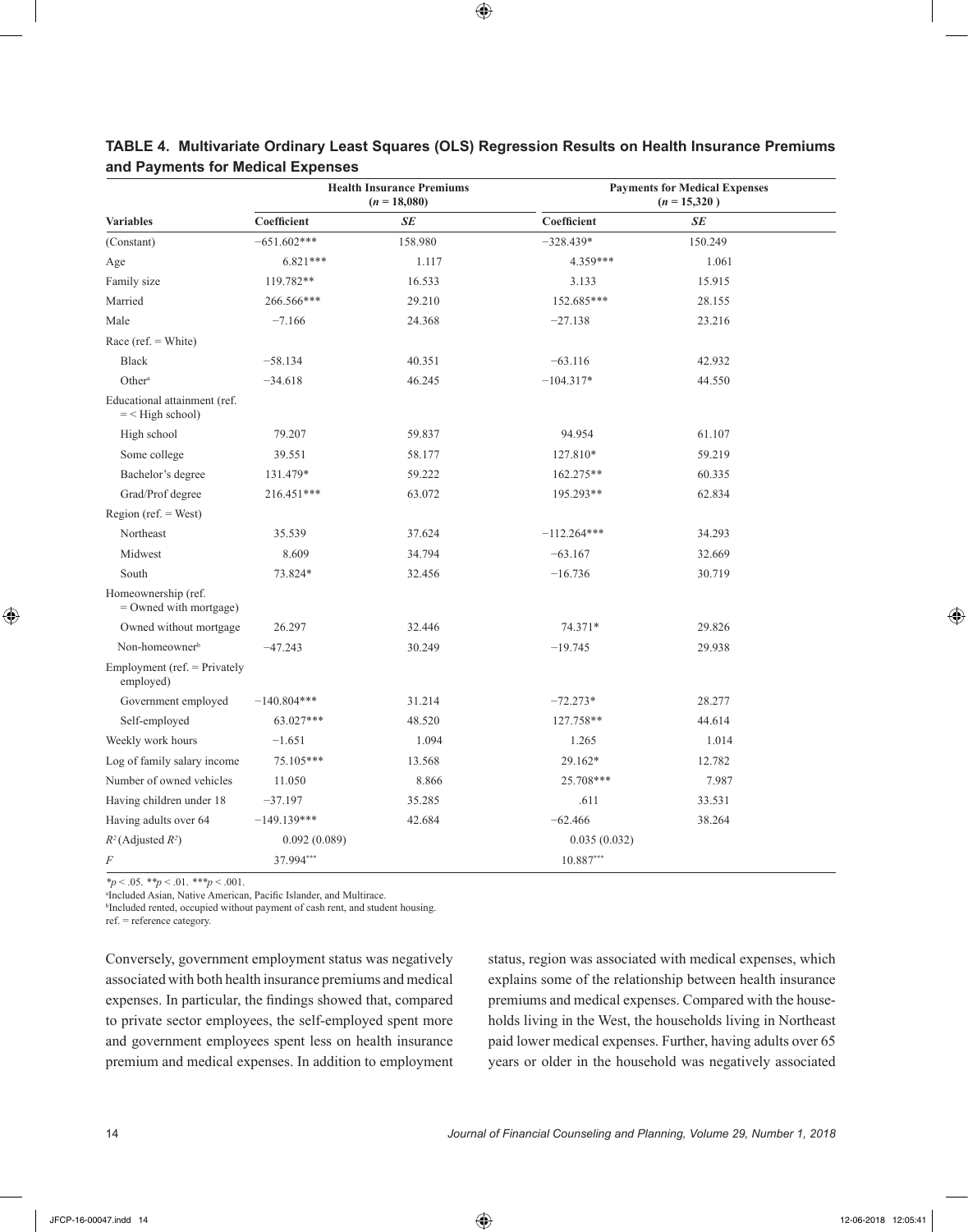with health insurance premiums. However, the association between having adults 65 years or older in the household and medical expenses was not statistically significant.

## **Discussions**

This study sought to investigate household sociodemographic characteristics as predictors of patterns of health insurance premiums and medical expenses of consumers using 2014 the Consumer Expenditures Survey. The average quarterly amount paid for health insurance premiums was \$1,003 and the median amount was \$709. The average quarterly amount of the payments for medical expenses was \$523 and the median amount was \$200. The most common types of insurance plan were health maintenance organization and fee for service plans. The households who had health maintenance organization plans spent more on health insurance premiums but spent less on the payments for medical expenses. Nearly two-third of households obtained the policy on group through place of employment. The households which individually obtained policies spent more on both health insurance premiums and the payments for medical expenses.

This study has shown that sociodemographic characteristics are correlated with health care spending. It has provided empirical support to testimonial evidence that an older age, being married, educational attainment, and log of family salary income are associated with higher family spending on both health insurance premiums and medical expenses. Interestingly, family size was only positively associated with the amount paid for health insurance premiums. The findings of this study are consistent with past research on health care expenses (Hong & Kim, 2000; Kaiser Family Foundation, 2012; Lassman et al., 2014). Homeownership without mortgage and the number of owned vehicles were only positively associated with the amount paid for medical expenses.

On the other hand, government employment status was associated with lower spending on both health insurance premiums and medical expenses, while the self-employed spent more on health insurance premium and medical expenses since they have limited choices and are not able to take advantage of collective bargaining power in purchasing health insurance policies (Hong & Kim, 2000).

Finally, region is also associated with health care spending. Since Wennberg and Gittelsohn's (1973) research, many researchers have discussed regional variation in health care. Particular attention has been paid to differences seen in health care spending, health insurance coverage, and health-care access for both children (Kogan et al., 2010; Fisher-Owens et al., 2016) and adults (Radley & Schoen, 2012; Ozieh, Bishu, Walker, Campbell, & Egede, 2016) by geographic variation. We found that compared to the households living in the West, Southern residents paid higher health insurance premiums while Northeastern residents paid lower medical expenses.

## *Limitations and Future Directions*

The findings must be considered within the context of its limitations. Some limitations of this study were primarily data restrictions. Out-of-pocket costs for medical expenses vary for families based primarily on health status and health insurance coverage (Kaiser Family Foundation, 2012). We were not able to include health factors such as health status or need for health care in this analysis since the CE survey data did not cover respondents' health information. We recognize that one of the most important factors associated with health care utilization is health status or need for health care. Further investigation could look into the health related variables for predicting health care. Health insurance also enables individuals and families to access health care. Health insurance coverage status impacts the out-of-pocket costs for medical expenses. Therefore, future research should control the health insurance coverage status to predict medical expenses. In addition, as noted above, further studies are needed to strengthen the current findings and correct for nonresponse bias, in particular studies in health care spending since there are substantial nonresponses to the amount paid for health insurance premiums and medical expenses in a final sample. Although it is beyond the scope of this present study, nonresponse to the U.S. household surveys is increasing and nonresponse might lead to nonresponse bias in survey estimates (Groves, 2006).

On a methodological front, further research might consider the use of longitudinal data because our findings might reflect cohort differences. Given the skewed distribution of expenditures, further research could also be conducted to use alternative estimators such as OLS model with log transformed expenses and two-part models. Though the OLS regression analysis was widely utilized to analyze the expenditure data (e.g., Zan & Fan, 2010; Lou & Holden, 2014), future research might investigate whether there would be a mediating role of possible variables on the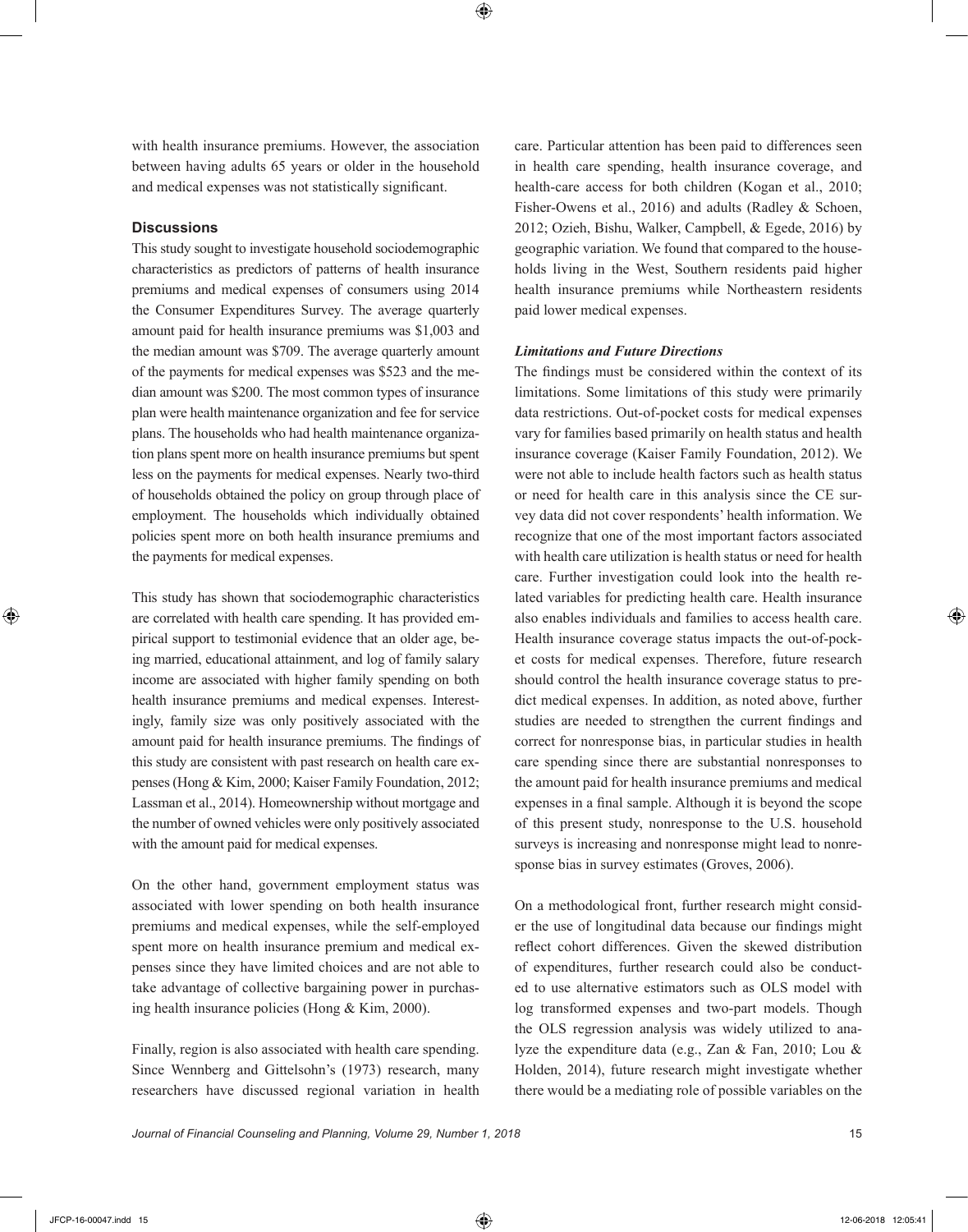association between households' sociodemographic characteristics and health care spending in a large sample over various time points to seek trends changes since the Patient Protection Affordable Care Act became law.

Furthermore, race/ethnicity and geography might associated with health care spending patterns (e.g., Baicker, Chandra, Skinner, & Wennberg, 2004; American Hospital Association, 2009). Future research might build on our model and expand it to provide a more comprehensive explanation for race/ethnicity differences in health care spending. In particular, more research on the role of race/ethnicity in health insurance premiums might be needed that was uncovered in this study.

#### *Implications for Financial Counselors and Policymakers*

This research gauged household characteristics to add something neglected in the previous literature. Findings from this research are informative for both households in determining health insurance premiums and medical expenses throughout the life course as well as financial advisors in personal financial planning and counseling focused on health care. Further, policymakers can also legislatively apply the findings in recognizing the importance of factors associated with household health care decisions and use this information as the basis for providing guidelines for developing recommended strategies to improve health care service use among U.S. populations. Both policy decisions and market dynamics drive regional differences in the amount paid for health care service (American Hospital Association, 2009). In light of the regional variance in health care spending, policy decisions and educational programs might need to be more culturally sensitive to regional differences.

## **References**

- American Academy of Actuaries. (2015). *Issue brief: Drivers of 2016 health insurance premium changes*. Washington, DC: American Academy of Actuaries.
- American Heart Association. (2010). AHA statistical update heart disease and stroke statistics—2010 Update. *Circulation*, *121*, e46–e215.
- American Hospital Association. (2009). Geographic variation in health care spending: A closer look. Trend-Watch. Retrieved from http://www.aha.org/research/ reports/tw/twnov09geovariation.pdf
- Baicker, K., & Chandra, A. (2006). The labor market effects of rising health insurance premiums. *Journal of Labor Economics*, *24*(3), 609–634. http://dx.doi.org/10.1086/ 505049
- Baicker, K., Chandra, A., Skinner, J. S., & Wennberg, J. E. (2004). Who you are and where you live: How race and geography affect the treatment of medicare beneficiaries. *Health Affairs*, *23*, 33–44. http://dx.doi.org/10. 1377/hlthaff.var.33
- Barker, A. R., McBride, T. D., Kemper, L. M., & Mueller, K. (2014). Geographic variation in premiums in health insurance marketplaces. Retrieved from http://cph. uiowa.edu/rupri/publications/policybriefs/2014/Geographic%20Variation%20in%20Premiums%20in% 20Health%20Insurance%20Marketplaces.pdf
- Chen, L. M., Norton, E. C., Langa, K. M., Le, S., & Epstein, A. M. (2014). Geographic variation in out-of-pocket expenditures of elderly Medicare beneficiaries. *Journal of the American Geriatrics Society*, *62*(6), 1097–1104. http://dx.doi.org/10.1111/jgs.12834
- Cutler, D. M. (2003). Employee costs and the decline in health insurance coverage. *Forum for Health Economics & Policy*, *6*(1), 27–53. http://dx.doi.org/10.2202/ 1558-9544.1045
- Dafny, L. S. (2010). Are health insurance markets competitive? *American Economic Review*, *100*(4), 1399–1431. http://dx.doi.org/10.1257/aer.100.4.1399
- Dafny, L., Duggan, M., & Ramanarayanan, S. (2012). Paying a premium on your premium? Consolidation in the US health insurance industry. *American Economic Review*, *102*(2), 1161–1185. http://dx.doi.org/10.1257/ aer.102.2.1161
- Enthoven, A. C., & Fuchs, V. R. (2006). Employment-based health insurance: Past, present, and future. *Health Affairs*, *25*(6), 1538–1547. http://dx.doi.org/10.1377/ hlthaff.25.6.1538
- Fahle, S., McGarry, K., & Skinner, J. (2016). Out-of-pocket medical expenditures in the United States: Evidence from the health and retirement study. *Fiscal Studies*, *37*(3-4), 785–819. http://dx.doi.org/10.1111/j.1475- 5890.2016.12126
- Fisher, E. S., Wennberg, D. E., Stukel, T. A., Gottlieb, D. J., Lucas, F. L., & Pinder, E. L. (2003). The implications of regional variations in Medicare spending. Part 1: The content, quality, and accessibility of care. *Annals of Internal Medicine*, *138*(4), 273–287. http://dx. doi.org/10.7326/0003-4819-138-4-200302180-00006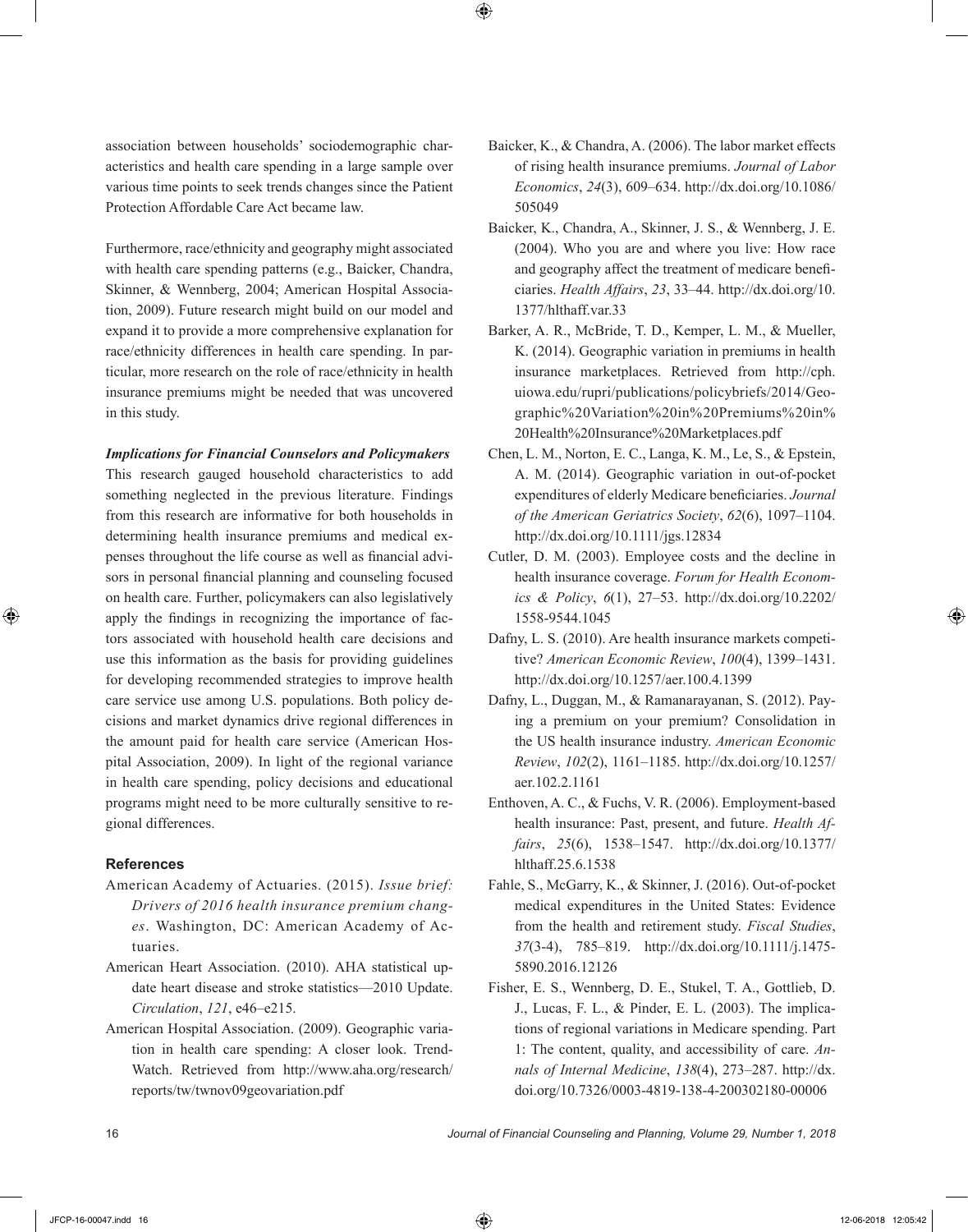- Fisher-Owens, S. A., Soobader, M. J., Gansky, S. A., Isong, I. A., Weintraub, J. A., Platt, L. J., & Newacheck, P. W. (2016). Geography matters: State-level variation in children's oral health care access and oral health status. *Public Health*, *134*, 54–63. http://dx.doi.org/10.1016/j. puhe.2015.04.024
- Groves, R. M. (2006). Nonresponse rates and nonresponse bias in household surveys. *Public Opinion Quarterly*, *70*(5), 646–675. http://dx.doi.org/10.1093/poq/nfl033
- Gruber, J., & McKnight, R. (2003). Why did employee health insurance contributions rise? *Journal of Health Economics*, *22*(6), 1085–1104. http://dx.doi.org/10. 1016/j.jhealeco.2003.06.001
- HealthCare.gov. (2016). How insurance companies set health premiums. Retrieved from https://www.healthcare.gov/how-plans-set-your-premiums/
- Holahan, J. (2014). Will premiums skyrocket in 2015? Issue Brief. Retrieved from http://www.rwjf.org/content/ dam/farm/reports/issue\_briefs/2014/rwjf413410
- Hong, G.-S., & Kim, S. (2000). Out-of-pocket health care expenditure patterns and financial burden across the life cycle stages. *Journal of Consumer Affairs*, *34*(2), 291–313. http://dx.doi.org/10.1111/j.1745-6606.2000. tb00095.x
- Kaiser Commission on Medicaid and the Uninsured. (2015). *The uninsured: A primer—Key facts about health insurance and the uninsured in America*. Washington (DC): The Commission. Retrieved from http:// files.kff.org/attachment/the-uninsured-a-primer-keyfacts-about-health-insurance-and-the-uninsured-inamerica-primer
- Kaiser Family Foundation. (2011). Mapping premium variation in the individual market. Retrieved from https:// kaiserfamilyfoundation.files.wordpress.com/2013/01/ 8214.pdf
- Kaiser Family Foundation. (2012). Health care costs: A primer. Key information on health care costs and their impact. Retrieved from https://kaiserfamilyfoundation. files.wordpress.com/2013/01/7670-03.pdf
- Kaiser Family Foundation. (2014). How much is enough? Out-of-pocket spending among medicare beneficiaries: A chartbook. Retrieved from http://files.kff. org/attachment/how-much-is-enough-out-of-pocketspending-among-medicare-beneficiaries-a-chartbookreport
- Kaiser Family Foundation. (2016a). Health care expenditures per capita by state of residence. Retrieved from

http://kff.org/other/state-indicator/health-spendingper-capita/

- Kaiser Family Foundation. (2016b). Health insurance coverage of the total population. Retrieved from http://kff. org/other/state-indicator/total-population/
- Kim, J., Garman, E. T., & Sorhaindo, B. (2003). Relationships among credit counseling clients' financial wellbeing, financial behaviors, financial stressor events, and health. *Financial Counseling and Planning*, *14*(1), 75–87.
- Kogan, M. D., Newacheck, P. W., Blumberg, S. J., Heyman, K. M., Strickland, B. B., Singh, G. K., & Zeni, M. B. (2010). State variation in underinsurance among children with special health care needs in the United States. *Pediatrics*, *125*(4), 673–680. http://dx.doi.org/ 10.1542/peds.2009-1055
- Lassman, D., Hartman, M., Washington, B., Andrews, K., & Catlin, A. (2014). US health spending trends by age and gender: Selected years 2002-10. *Health Affairs*, *33*(5), 815–822. http://dx.doi.org/10.1377/hlthaff. 2013.1224
- Lou, T., & Holden, R. J. (2014). Do different groups invest differently in higher education? *Beyond the Numbers: Special Studies and Research* (Vol. 3, No. 13). Washington, DC: U.S. Bureau of Labor Statistics, June 2014. Retrieved from https://www.bls.gov/opub/btn/ volume-3/do-different-groups-invest-differently-inhigher-education.htm
- Martin, A. B., Hartman, M., Washington, B., Catlin, A., & National Health Expenditure Accounts Team. (2017). National health spending: Faster growth in 2015 as coverage expands and utilization increases. *Health Affairs*, *36*(1), 166–176. http://dx.doi.org/10.1377/ hlthaff.2016.1330
- National Conference of State Legislatures. (2015). Health insurance: Premiums and increases. Retrieved from http://www.ncsl.org/research/health/health-insurancepremiums.aspx#Exchange\_premiums
- Newman, D., Parente, S. T., Barrette, E., & Kennedy, K. (2016). Prices for common medical services vary substantially among the commercially insured. *Health Affairs*, *35*(5), 923–927. http://dx.doi.org/10.1377/ hlthaff.2015.1379
- O'Neill, B., Sorhaindo, B., Xiao, J. J., & Garman, E. T. (2005). Financially distressed consumers: Their financial practices, financial well-being, and health. *Financial Counseling and Planning*, *16*(1), 73–87.